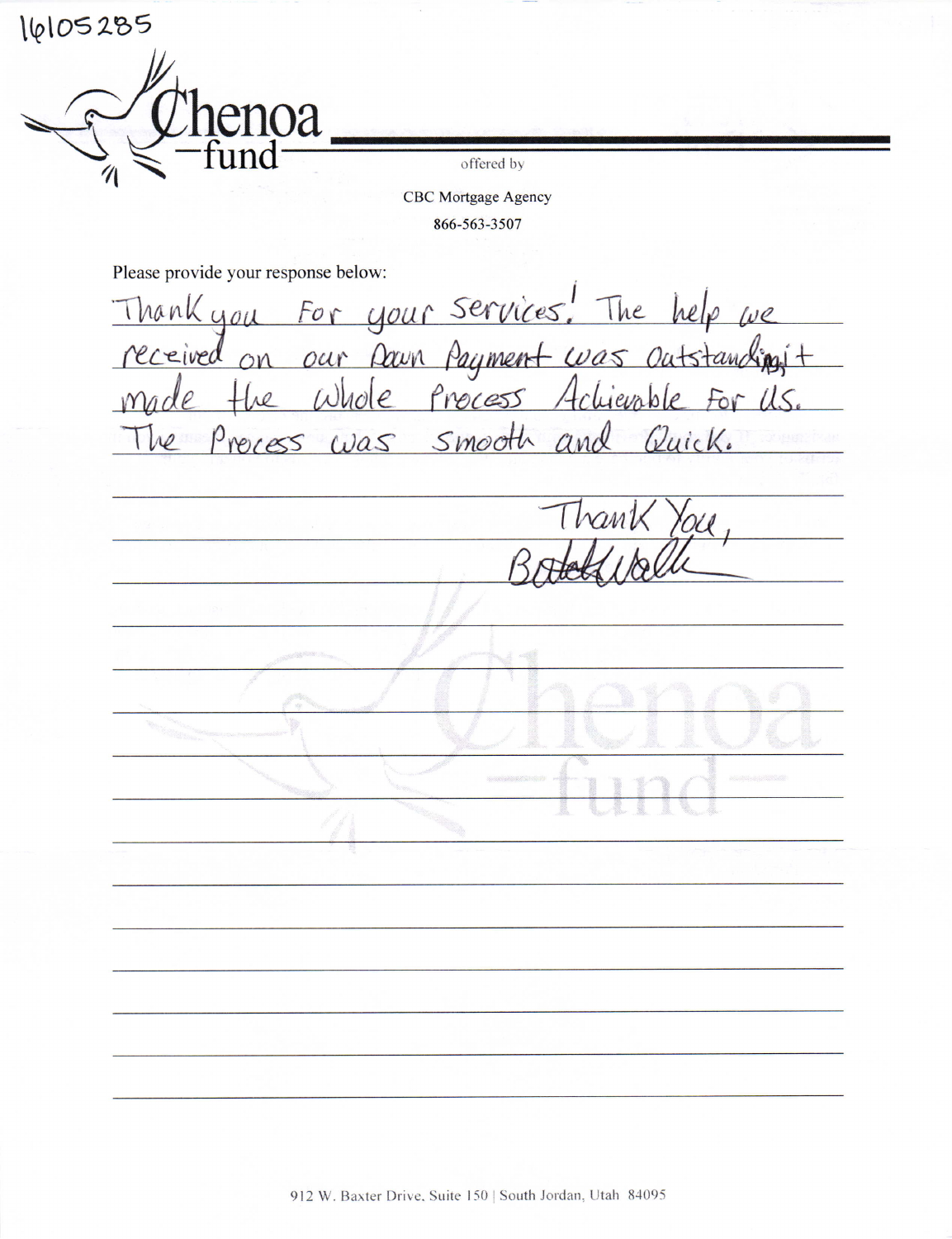

## **New Borrower Petition**

**CBC Feedback <feedback@chenoafund.org>**

Sat, May 18, 2019 at 8:49 PM

**Minority homebuyers will be most affected by this rule. Are you a minority?** Yes

**If you had not had this down payment assistance, how long would it have taken you to buy a home?** I Never Would Have Been Able

**Many people Chenoa Fund helps are first generation homeowners. Were your parents/guardians homeowners?** Yes

**Please provide any additional thoughts regarding why homeownership is important to you, and why Chenoa Fund should be allowed to continue its work.**

**Name:** Deborah S **May we share your information outside our organization?:** Yes

[Quoted text hidden]